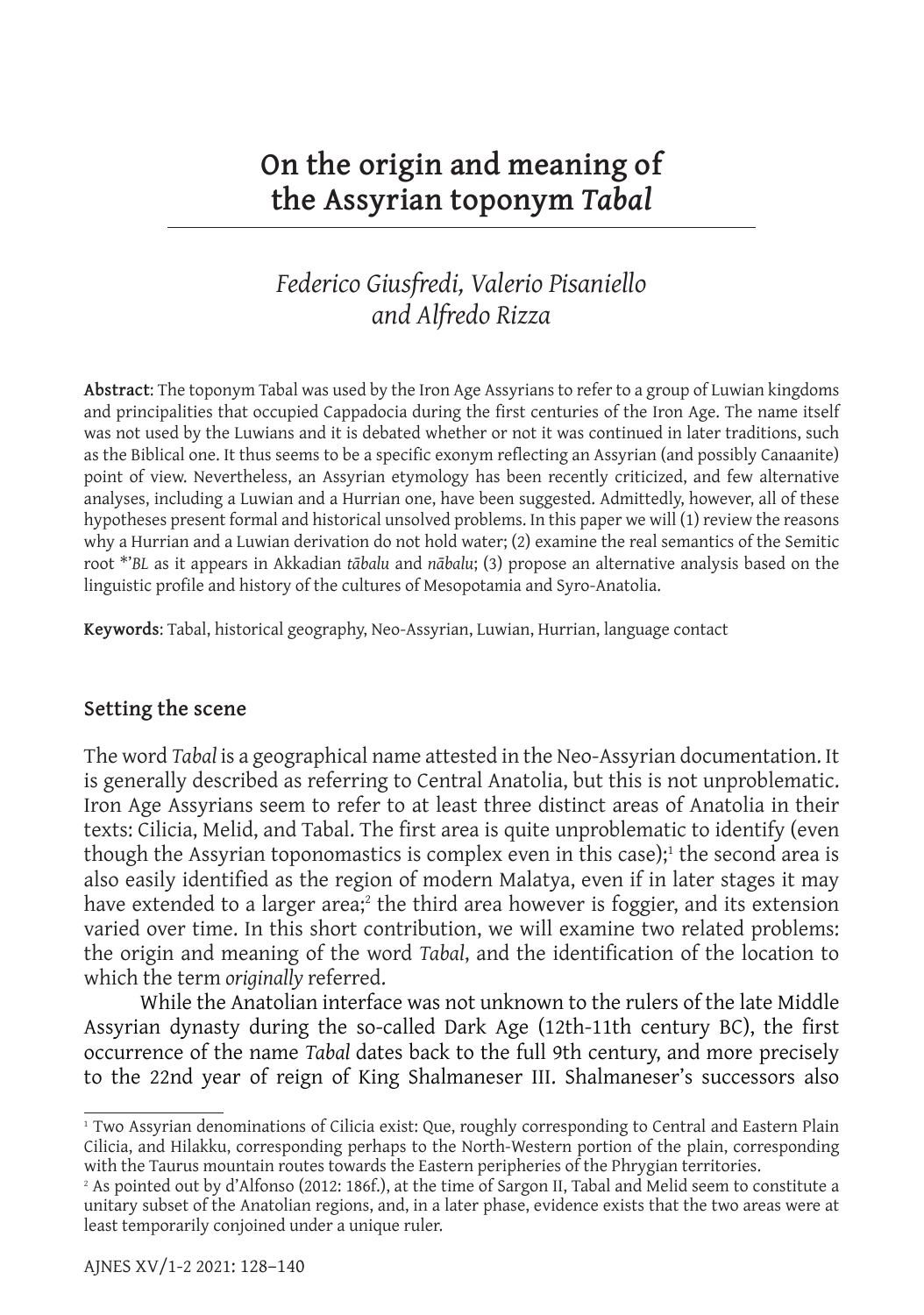employed the designation, which was still the standard exonym for Central Anatolia when Tiglathpileser III, in the 8th century, turned the Assyrian kingdom into a proper imperial structure. In the 7th century, Tabal is still the name of the areas West of Melid, and the name occurs in annalistic and epistolary documents from the reigns of Sargon II, Esarhaddon, and Assurbanipal.

The exact nature of the political entity that occupied the area has been discussed in literature: was it one large kingdom, a group of federate kingdoms, a 'cantonal' system? All these reconstructions are partly correct, and none is entirely exhaustive. The situation was probably fluid and changed over time, and it was perfectly described in the reconstruction proposed by d'Alfonso.<sup>3</sup> The exact geographical extension of the area indicated by the name Tabal varied in a parallel fashion: as we will argue, at the time of Shalmaneser the area seems to be restricted to the right bank of the middle course of the Kızılırmak river, from the Kululu-Kayseri area in the North-East to the Bohça-Topada area to the South-West.<sup>4</sup>

In the following sections, we will attempt to explain how the toponym *Tabal* originated, what was the meaning and etymology of the word, based on the assumption that, despite the later semantic extension of the concept of Tabal due to political changes, the problem can be solved by considering the historical context of the mid 9th century, when it was apparently coined.

# *Tabal* **and the Τιβαρηνοί**

The connection between the reign of Tabal and the Τιβαρηνοί found in the Greek sources has been suggested by Aro,<sup>5</sup> followed by d'Alfonso,6 mostly based on the pairs Μόσχοι and Τιβαρηνοί (Hdt. 3.94; 7.78), Tabal and Muški (Sargon II, Zyl 7a: 15), and Tubal and Mešek (Gen 10.2, 1Chr 1.5, Is 66.19, Ez 27.13, 32.26, 38.2-3, 39.1).

According to d'Alfonso,<sup>7</sup> there were two different traditions on the Τιβαρηνοί: (1) a 'western' tradition, attested by Hekataios, Xenophon, and other ancient authors, according to which the Τιβαρηνοί lived in eastern Paphlagonia, on the coast of the Black Sea, next to the Μοσσύνοικοι; (2) an 'oriental' tradition, only emerging in Herodotus (who also knows the 'western' one), reflecting the Assyrian connection between Tabal and Muški. Therefore, Herodotus would provide the link between Tabal and the Τιβαρηνοί, although it does not mean that the Τιβαρηνοί of the 'western' tradition actually corresponded to the reign of Tabal.

More recently, Simon critically revised the issue about the ethnic and linguistic identity of the Τιβαρηνοί,<sup>8</sup> also taking into account the suggested link with the toponym Tabal. His counterarguments can be summarised as follows:

<sup>3</sup> d'Alfonso 2012: 186f.

<sup>4</sup> A number of Hieroglyphic Luwian inscriptions from the area exist, which provide an important insight into the history and geography of the region. They do not, however, contain the toponym Tabal, so they do not help shedding light on the synchronical meaning of the Assyrian exonym. For a list of the local inscriptions, cf. Bryce 2012: 141-153.

<sup>5</sup> Aro 1998: 301.

<sup>6</sup> d'Alfonso 2012: 185.

<sup>7</sup> d'Alfonso 2012: 185f.

<sup>8</sup> Simon 2014.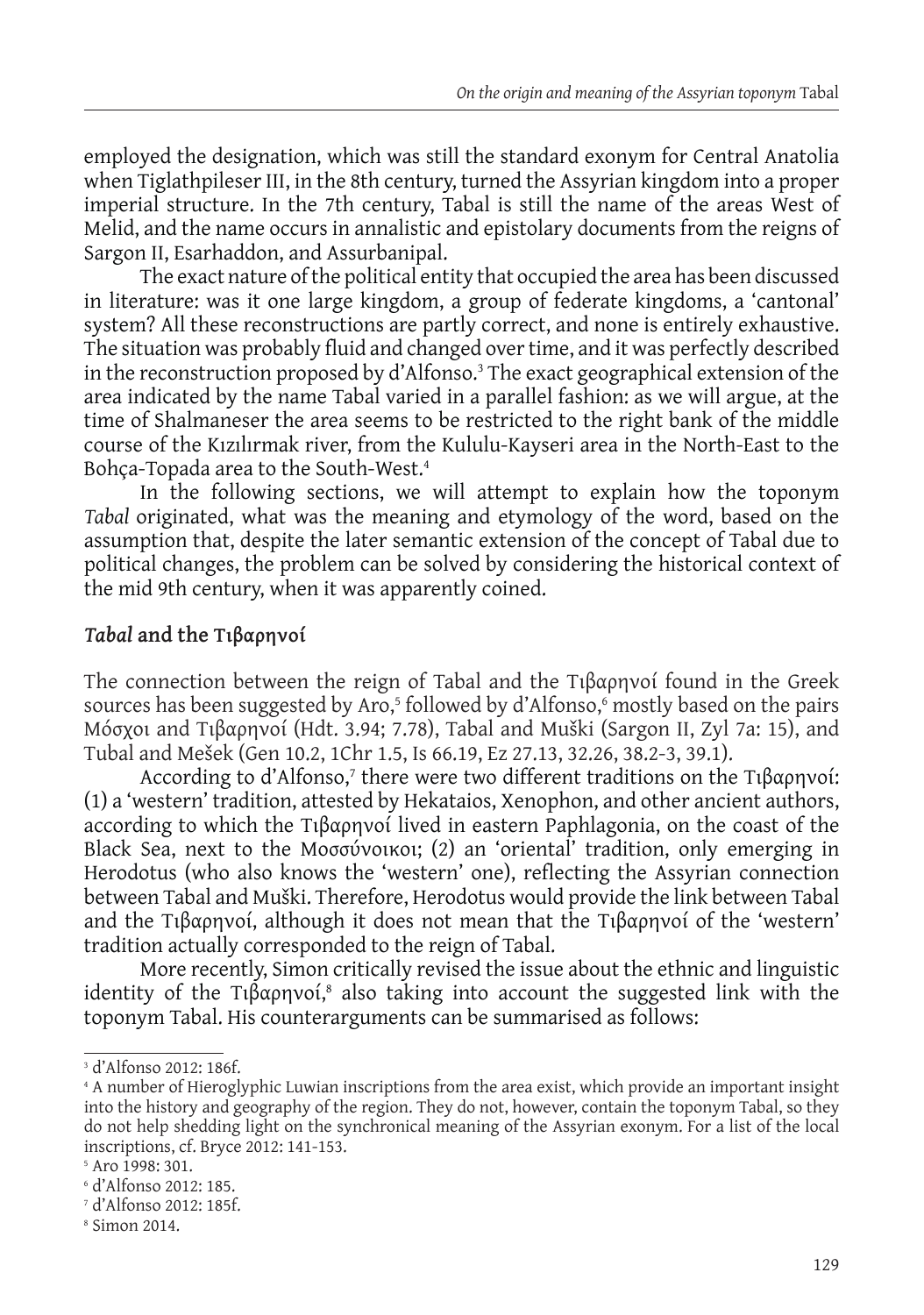- 1) the passage in the cylinder inscription of Sargon II runs as follows: KUR *Urar-tu* KUR *Kas-ku* KUR *Ta-ba-lum a-di* KUR *Mu-us-ki*, 'Urartu, Kasku, Tabal **up to** Muski'. Therefore, Tabal and Muški are not associated with each other, but only represent different points in a geographical description. Similarly, Μόσχοι and Τιβαρηνοί in Herodotus as well as Tubal and Mešek in the Old Testament are listed along with other populations;
- 2) from a geographical point of view, the northern border of Tabal runs very far southwest from the territory of the Τιβαρηνοί, who lived in a Kaškean area, outside the domain of Hittite kings;
- 3) Tabal is an exoethnic name, probably of Assyrian origin (see below), and Greeks should have borrowed it from Assyrians. Were such a borrowing scenario possible, the missing match in the vocalism of the first syllable poses some problems, and the interchange between /l/ and /r/ could only be explained through Luwian rhotacism, but an alleged Luwian intermediation in the borrowing process is very unlikely, since Tabal is not a Luwian self-designation (as shown by Simon 2012, the Luwian name of Tabal was probably Sura, which explains the Greek ethnonym Σύριοι 'Cappadocians');
- 4) finally, according to Simon, the Τιβαρηνοί were a Kartvelian population, whose name is related to the city Tipiya, attested in Hittite sources.

Besides the issue of the ethnic identity of the Τιβαρηνοί, which remains highly uncertain due to the lack of convincing data, we agree with Simon that a connection between Tabal and the Τιβαρηνοί poses more problems than it solves, and should therefore be abandoned.

# **A possible Luwian etymology?**

In the end of his paper on Tabal, d'Alfonso,° after having endorsed the Hurrian etymology (see below), envisaged a connection between the toponym Tabal and the Luwian nouns *tapariya-* 'authority' and *tapariyalli-* 'governor', imagining a dialogue between the Assyrian king and an Aramean merchant, who would have misinterpreted the Luwian title *tapariyalli-* 'ruler' – pronounced as [tabaɾijalli] on account of the socalled Luwian 'rhotacism'10 – as *ša Tabāli*. Although such a suggestion is presented as a sort of fictional narrative, the possible Luwian etymology of Tabal and its relationship with the derivatives of the root *tabar-* is worthy of investigation.

According to d'Alfonso,11 the Luwian noun *tapariya-*, originally meaning 'rule, government', also came to be used to indicate the territory over which the authority was extended, thus obtaining the meaning of 'administrative district, province', just as in the case of the Hittite noun *maniyahhai-*.

However, based on the current documentation, this semantic shift is only attested for Hitt. *maniyahhai-*, as shown by some passages quoted by the CHD (L-N:

<sup>9</sup> d'Alfonso 2012: 188-191.

<sup>10</sup> Cf. Rieken, Yakubovich 2010.

<sup>11</sup> d'Alfonso 2012: 190 with n. 22.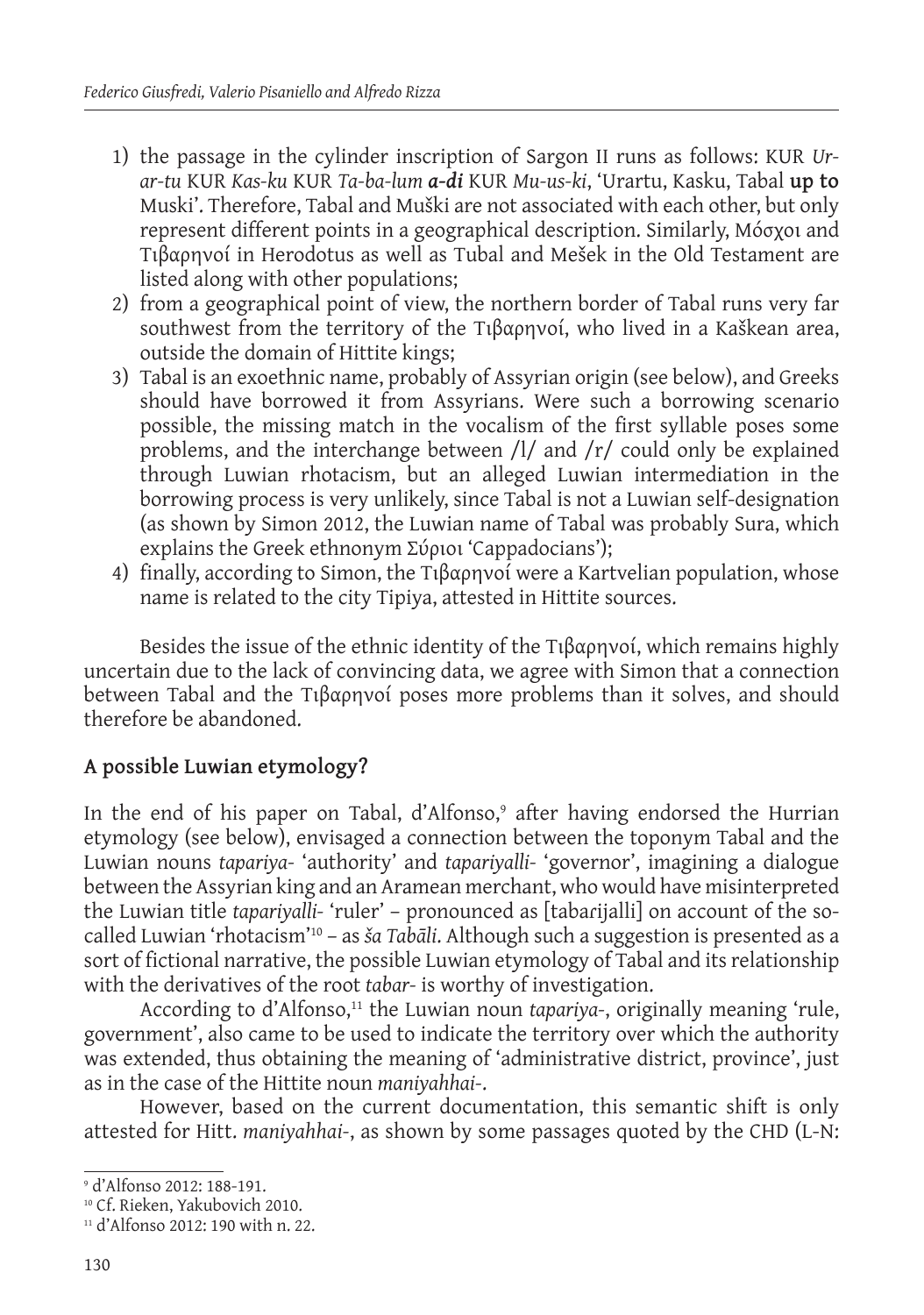168), e.g. KUB 13.2+ i 22' URUDIDLI.HI.A BÀD*-kán ku-i-e-eš ma-ni-ya-ah-hi-ya an-da* …, 'the fortified towns that are in the province, …' (CTH 261.I.B, MH/NS). Conversely, the Luwian noun *tapariya-* always means 'authority, command', and, as far as we know, it was never used to denote an administrative district, both in cuneiform and hieroglyphic sources.<sup>12</sup> We are listing here all the occurrences we have been able to  $find \cdot 13$ 

## a) Cuneiform sources

- (1) KBo 3.4+ (CTH 61.I.A, NH/NS; Annals of Muršili II) iii 77 *hu-u-da-a-ak ma-ah-ha-an I-NA* URU*Ga-aš-ga Ú-UL ŠA* 1*EN ta-pa-ri-ya-aš* iii 78 *e-eš-ta* 'Suddenly, when among the Kaška there was no **government** by one person, …'.
- (2) KUB 14.7+ (CTH 383.1, NH/LNS; Prayer of Hattušili III and Puduhepa) i 35 [… *ta-pa-r*]*i-ya Ú-UL an-da e-šu-un* 'I was not involved [in the ord]er […]'.
- (3) KUB  $14.7+$ <br>i 7' ta-n i 7' *ta-pa-ri-ya* DINGIRMEŠ*-aš ar-n*[*u-um-ma-aš Ú-UL an-da*] i 8' *e-šu-un* '[…] I was [not] involved **in the order** of the tra[nsfer] of the deities'.
- (4) KUB 14.7+
	- i 14' … *nu-za-kán a-pé-e-da-*[*ni-ya*? ]
	- i 15' *ta-pa-ri-ya Ú-UL ku-it-ki an-da* [*e-šu-un*]

'(He also t[ook] silver and gold of all the deities. And to which deity he gave silver and gold of each), I [was not involved] **in that order** in any way'.

- (5) KUB 14.7+
	- ii 7 … *am-me-el-ma* KAxU*-aš*
	- ii 8 *me-mi-ya-ni-it ta-pár-ri-ya-az Ú-UL*
	- ii 9 *ku-iš-ki har-*˹*ak*˺*-ta*

'Nobody perished by the word of my mouth (and) **by my order**'.

- (6) KUB 26.1+ (CTH 255.2.A, NH/NS; Instructions of Tutḫaliya IV)
	- iii 32 *na-aš-ma šu-um-ma-aš ku-it* LÚMEŠ SAG x[…]
	- iii 33 *IT-TI* DUMUMEŠ LUGAL *BE-LU*HI.A *A-NA* INIM *a-ra-ah-zé-na-aš*
	- iii 34 ˹*ta*˺*-pár-ri-ya* GAM*-an u-i-iš-ke-mi*

<sup>12</sup> See now also Starke 2019: 612f.

<sup>13</sup> We do not take into account the unclear LEPUS*+ra/i-ia-sa* /tabarijas/ in KARKAMIŠ A23 2 § a (Hawkins 2000: 119) and BOROWSKI 2 l.1 (Hawkins 2000: 558), explained as a nom.sg. by Yakubovich (*Annotated Corpus of Luwian Texts*), with the meaning 'commander'.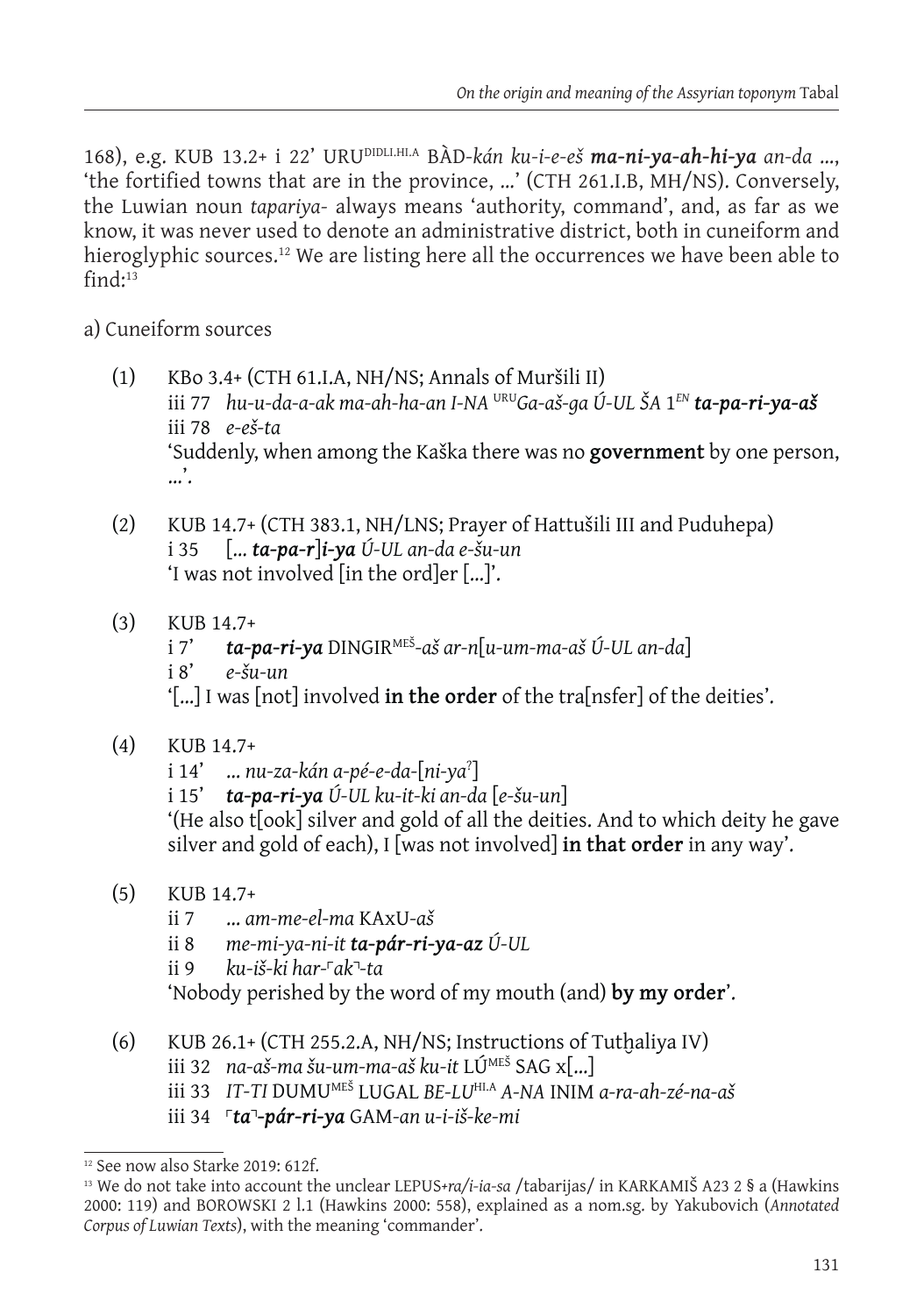'Or, since I am sending you courtiers […] along with princes (and) lords **with authority** on an issue of foreign affairs, …'.

- (7) KBo 18.88 (CTH 209, NS; Letter fragment) rev. 16' […]x*-an-wa* <sup>m</sup>*Tal-m*[*i*]*-la-aš* rev. 17' [… *t*]*a-pa-ri-ya-an* rev.  $18'$  [...] $x$ '[…] … Talm[i]la [… **a**]**uthority** (acc.sg. or ptc.?) […]'.
- (8) KBo 40.13 (CTH 212.12, NS; Treaty or Instructions) obv. 4' … *ta-pár-ri-an TÀŠ-PUR* 'You have sent **the order**'.
- (9) KUB 24.7 (CTH 363.1, NS; The Sun-god, the Cow, and the Fisherman) iv 49'' … *ta-pa-ri-ya-za-ma* iv 50'' [*pa*]*-ra-a kar-ša-an har-zi* 'She has cut (herself) off **from command**(**ing** others)'.14
- (10) KUB 5.1+ (CTH 561, LNS; Oracle concerning campaigns in the Kaška region) iii 93 *i-wa-ar "'Te-me-et-ti ta-pár-ri-aš IŠ-TU DINGIR<sup>LIM</sup> mar-<sup>r</sup>ki''-an-za NU.SIG<sub>5</sub>du* '(If) **the command** in the fashion of Temeti is rejected by the deity, let (the oracle) be unfavourable!'.
- (11) KUB 16.40 (CTH 576.1.A, LNS; Oracle *šumma immeru*) rev.? 15 *ta-pár-ya-aš-ma-ká*[*n* …] '**The authority** […]'.
- b) Hieroglyphic inscriptions
	- (12) KARKAMIŠ stone bowl<sup>15</sup>

§ 1 *za-ha-wa/i* (\*522)*hu-ri+i-na* (DEUS)*ku+*AVIS*-pa-pa-si-na* EGO *i-ia+ra/i-ri+i-sa* ("PURUS")*ku-ma-ni-ha* (DEUS)*ku+*AVIS*-pa-pa-sa-ti-i* (DEUS)*ka+ra/i-hu-ha-sa-ti* **(LIGNUM)***ta-pa+ra/i-a-ti*

'I, Yariris, consecrated this libation vessel of Kubaba **by the authority** of Kubaba and Karhuha'.

 $(13)$  MARAS  $1^{16}$ 

§ 5 |"SOLIUM"(*-*)x*-ma-ma-pa-wa/i* (BONUS)*u-su-tara/i-ha* (DEUS)TONITRUS*hu-ta-sá-ti-i* (DEUS)*i-ia-sa-ti-ha* **LEPUS***+ra/i-ia-ti* 'and I improved the settlements **by the authority** of Tarhunza and Ea'.

<sup>&</sup>lt;sup>14</sup> Translation according to Hoffner 1998: 87.

<sup>15</sup> Hawkins 2000: 139.

<sup>16</sup> Hawkins 2000: 263.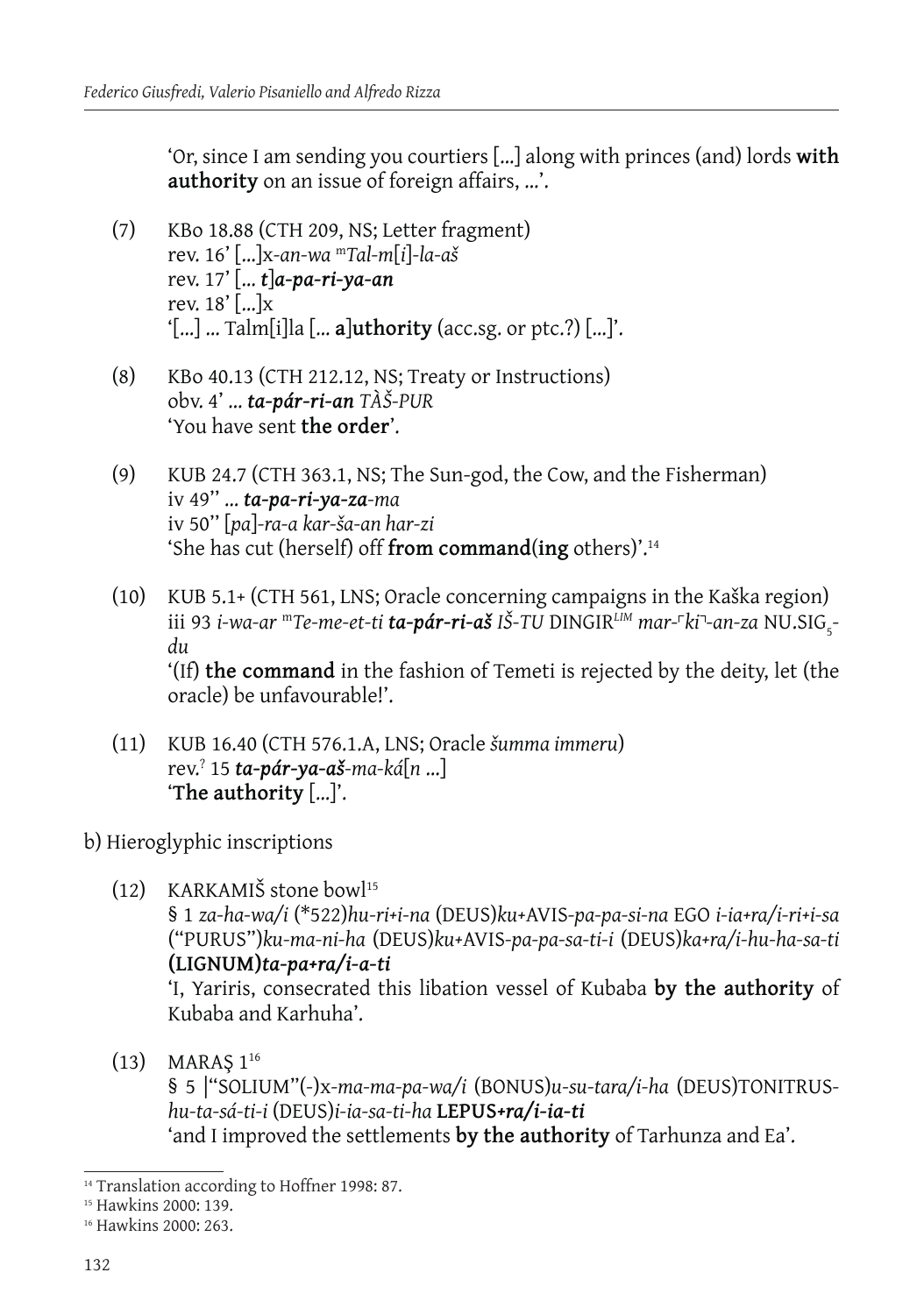- $(14)$  IZGIN  $1^{17}$ § 9 (A) PITHOS.GRYLLUS*-pa-wa/i-mi*||(URBS) *mi-ia-ti-'* **LEPUS***+RA/I-ti* (B) *hása*? *-tara/i-ti-ha* 'and I *hastarrati*-ed the city PITHOS.GRYLLUS **by** my **authority**'.
- (15) IZGIN 118 § 16 (A) ]||*-ru-tá á-zi-ia-ti* **LEPUS***+RA/I-ti* '[…] he/they […]ed **by** our **authority'**.
- (16) SULTANHAN19 § 41 |*á-pi-i-wa/i-tà-'* |REX*-ti-ia-ri+i* |**LEPUS***+ra/i-ia-ti-i* |*i-zi-ia-mi-na-'* 'We shall requite them **by the authority** of the king'.
- (17) KÖRKÜN20

§ 3 *wa/i-mu-ta* |*á-mi-ti* "COR"*-na-ti* ("COR")*ha-pa-zú+ra/i-wa/i-ti* DOMINUS*-nasa ha-ti-sá* |NEG«2 » || |*ma-nu-ha* |*zi-la* ("PES")*hi-nu-ha* |(DEUS)*ku+*AVIS*-pa-pasa-ti* |**LEPUS***+ra/i-ia-ti* |TONITRUS*-hu-ta-sa-ti-ha* 'I myself did not then move anyhow the lord's command from my loyal soul **by the authority** of Kubaba and Tarhunza'.

 $(18)$  BOROWSKI  $3^{21}$ 

§ 5 *a-*‹*wa/i*› |*za-a-na* |URBS*+MI-ni-na* |*ha-ru-ha-na*(URBS) (DEUS)TONITRUS*-ti-i* |*ta-***LEPUS***+ra/i-ia-ti* |AEDIFICARE*-ha* 'I built this city Haruha **by the authority** of Tarhunza'.

 $(19)$  GELB<sup>22</sup>

§ 1 ] DEUS*-ní-sa-ti-i* **LEP**[**US** || '[…] by divine **auth**[**ority** …]'.

Therefore, the Assyrian misinterpretation of Luw. *tapariyalli* as *ša Tabāli*  envisaged by d'Alfonso<sup>23</sup> remains theoretically possible, but there is no evidence so far that Luw. *tapariya-* referred to an administrative district, which would be needed in order to link the toponym Tabal to a derivative of the Luwian root *tapar-*. Furthermore, more in general, no derivative of this Luwian root attested so far refers to a piece of land, as shown in Table 1.24

Although the Luwian solution suggested by d'Alfonso is unlikely, an Anatolian explanation may still remain available. According to Starke,<sup>25</sup> Tabal may be connected

<sup>17</sup> Hawkins 2000: 315.

<sup>18</sup> Hawkins 2000: 316.

<sup>&</sup>lt;sup>19</sup> Hawkins 2000: 467.

<sup>20</sup> Hawkins 2000: 172.

<sup>21</sup> Hawkins 2000: 231.

<sup>22</sup> Hawkins 2000: 568.

<sup>23</sup> d'Alfonso 2012.

<sup>24</sup> Data come from Melchert 1993 and the online *Annotated Corpus of Luwian Texts* by Yakubovich.

<sup>25</sup> Starke 2019: 613.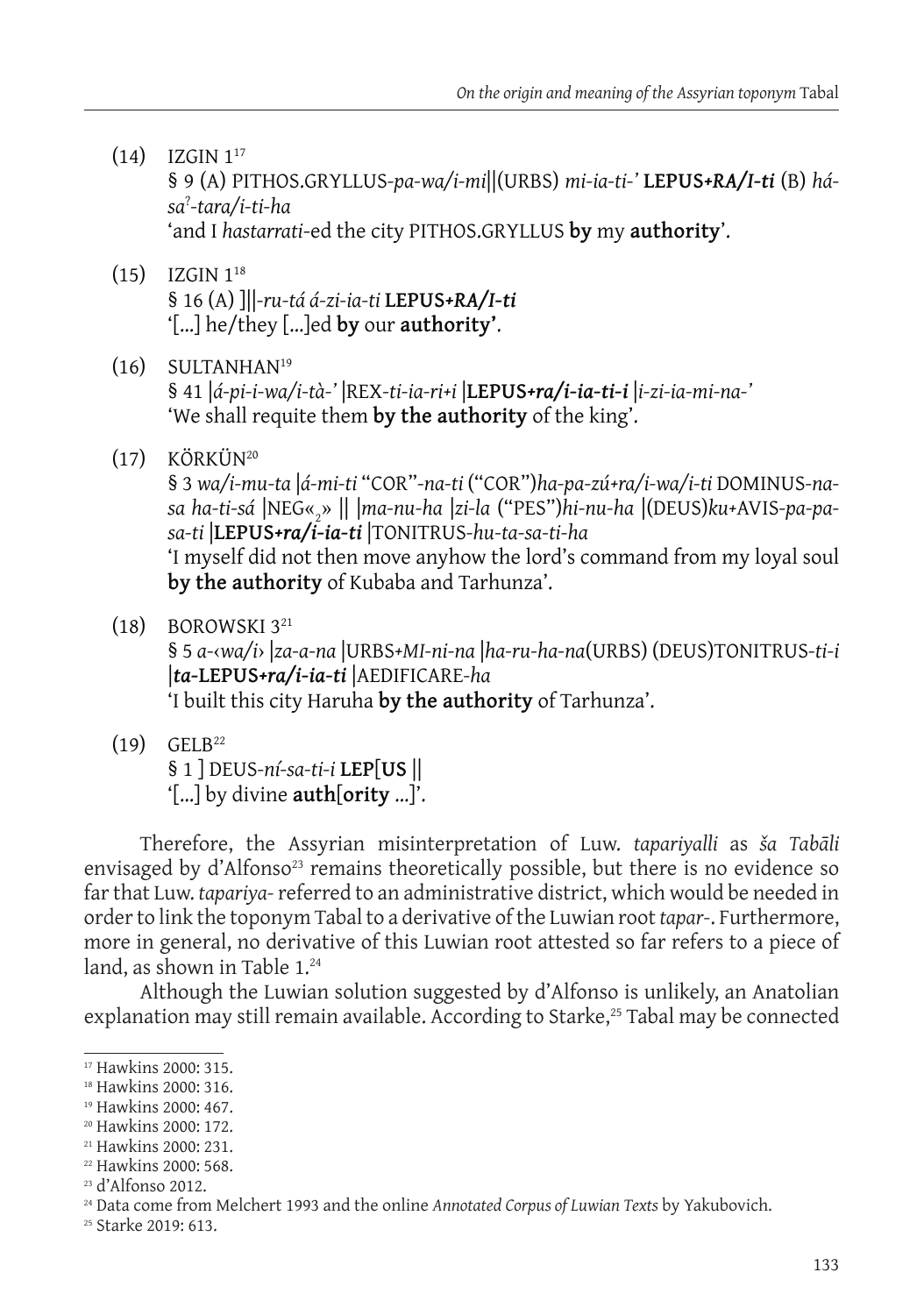| Cuneiform (mostly in Hitt. context)    | Hieroglyphic                          |
|----------------------------------------|---------------------------------------|
| (:)tapar-v. 'rule, govern'             | tabari(ya)- v. 'rule'                 |
| tapar(r)iya-v. 'rule, govern'          | tabariya- n. 'command, authority'     |
| tapar(r)iya- n. 'authority, command'   | tabariya- n. 'commander' (?)          |
| LÚtapariyalli- n. 'ruler, governor'    | tabaritta- n. 'authority'             |
| LÚtapariyašši- n. 'ruler, governor'    | tabarihi(d)- n. 'command'             |
| taparamman-a. 'ruling, governing'      | tabariyall(i)- n. 'governor'          |
| :taparammahit- n. 'position of ruling' | tabariyalli(ya)- a. 'governor's'      |
| [tabarna- n. royal title]              | tabariyalla-v. 'make/become governor' |
| [taparu- n. 'manipulation' (?)]        |                                       |

#### Table 1.

with other Anatolian toponyms, particularly with the Lydian city name Ταβαλα (modern Davala)26 and the Hittite mount name *Ta-pa*(*-a*)*-la-*. 27 However, while the phonetic match is striking, such a solution is also problematic: besides the geographical distance, which would obviously rather point to a case of homonymy, at least as far as the Lydian city is concerned (the location of mount Tapala is unknown), as far as we know, the etymology of the city name  $T\alpha\beta\alpha\lambda\alpha$  is not clear, and therefore it cannot be taken for granted that it is Anatolian.

More generally, it seems quite bizarre that an Anatolian – i.e. endoethnic – designation never occurs in the local documentation in Luwian language, but it is consistently found in Assyrian sources.

#### *Tabal* **and Hurrian**

We will now briefly consider whether a Hurrian origin is probable, particularly a connection with the profession name *tabli* / *tabrenni* / *taballi* 'smith', ultimately with the root *tab*- 'fuse', 'melt', 'merge'. D'Alfonso<sup>28</sup> already mentioned a number of difficulties in the hypothesis of a Hurrian origin.29 A few more difficulties will be pointed out here.

Toponyms of Hurrian origin are morphologically and etymologically less understood than anthroponyms. Typical known constructions involve a genitive from proper names or profession names, e.g. (especially from Nuzi):<sup>30</sup>

<sup>26</sup> Cf. Zgusta 1984: 594.

<sup>27</sup> Cf. Del Monte, Tischler 1978: 397. Also note the existence of other similar, possibly related toponyms, e.g. HUR.SAG*Tapalhunuwa*, URU*Tapalga*, and URU*Tapālupa*.

<sup>&</sup>lt;sup>28</sup> D'Alfonso 2012: 187f., with references.

<sup>29 &#</sup>x27;This reconstruction too, however, presents some problems. The first concerns the form *tabali* itself, which is neither a plain/absolute form (which would be *tabli*), nor an adjectival or genitive form, as it would be expected for a meaning like "land of the smith". In my opinion, the most difficult problem is to admit that the Assyrians would have adopted a Hurrian term *in the 9th century BC* for designating Central Anatolia' (d'Alfonso 2012: 187).

<sup>30</sup> Cf. Wilhelm 1998: 126b; Giorgieri 2000b: 295.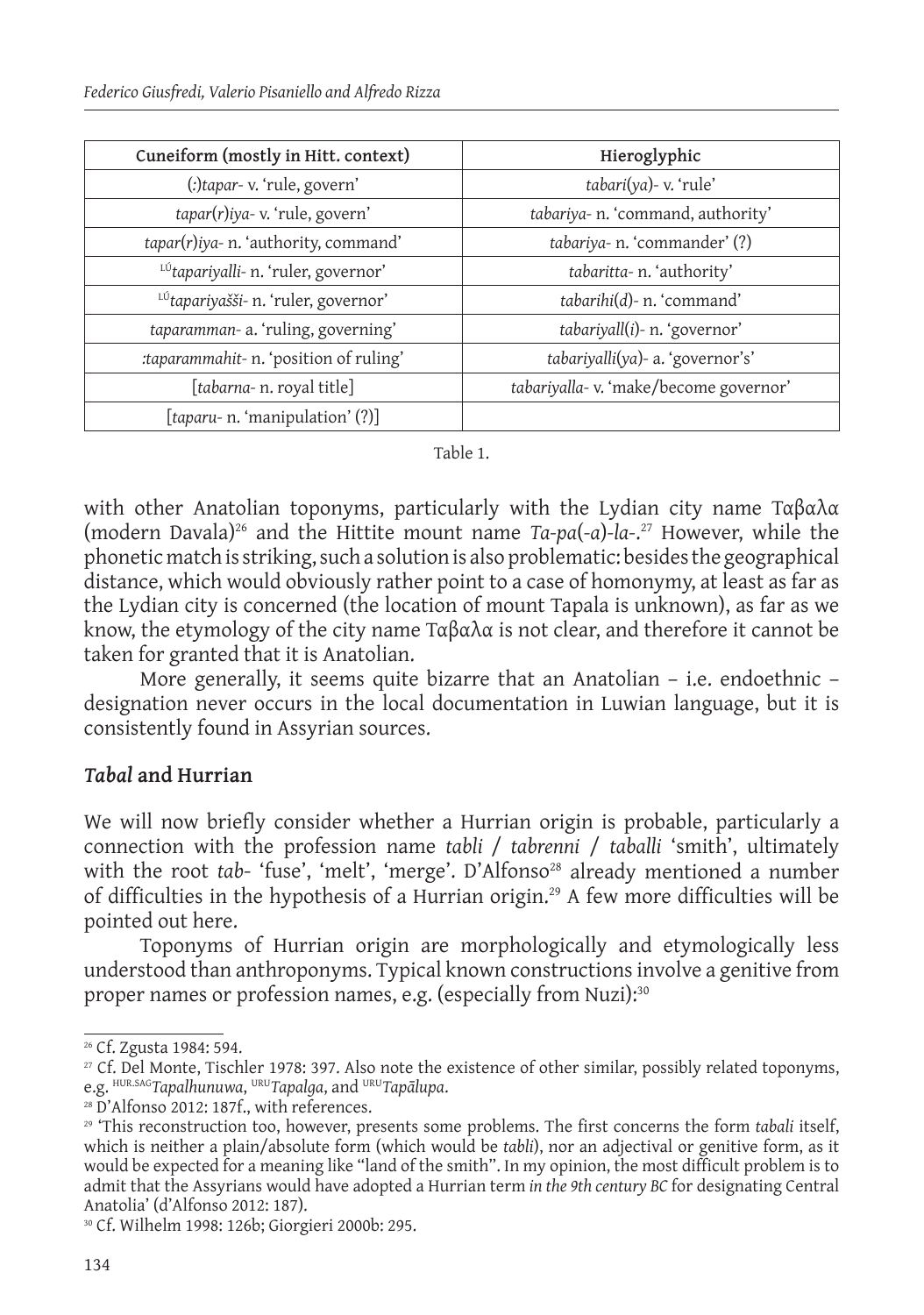a) *Unapšewe* < *Unapše* (Hurrian personal name) + gen. ending =*ve*, '(town) of Unapše'; *Irēm-adadwe*, '(town) of Irēm-adad' (Akkadian personal name); URU*Havorneve* (Richter 2016: 410 fn. 307), perhaps <sup>uru</sup>Haluleve.<sup>31</sup>

Of particular interest are those place names that derive from a professional name, such as:

b) *Zipuhuliwe* (morphologically a profession name, meaning unknown) with a suffixal complex -*o=ġ*(*e*)=*o*=*li* and the suffix of the genitive =*ve*; *Pahharra*(*swe*), '(town) of the potter'; *haštar*(*i*)*=re*(<*ne*)*=ve*KI, 'town of the *haštari*'.32

Taking this last example as a probable model for other toponyms with an etymological connection with a profession name, one should expect to find in *Tabal* a similar morphology, with a suffixal chain at least comparable, if not identical. For sure the word *taballiš* attested in the *song of release*33 is no solid comparandum: from *taballiš*, i.e. *tab*(*a*)*l*(*i*)=*le*(<*ne*)=*š* we should expect \**tab*(*a*)*l*(*i*)=*le*(<*ne*)=*ve* '(place) of the smith'. But in *Tabal* we could hardly recognize the root and the scant rest of some eroded suffix. We do have Hurrian toponyms ending in -*al*, but probably involving an element -*šal*: e.g. *Apišal*, *Hubšal* etc.34

# *Tabal* **as a truly Assyrian word**

Both the Luwian and the Hurrian etymologies present weaknesses. The Luwian one remains theoretically possible, but the historical scenario proposed by d'Alfonso (2012) is highly peculiar and speculative, nor is the Luwian word *tapariya-* really connected, in the available occurrences, with the semantic field of the 'administrative district'. The Hurrian one, on the other hand, seems not only historically unconvincing, but also formally unsupportable.

It is therefore time to go back to consider the easiest possible explanation: can Tabal simply be an Assyrian word? This hypothesis is dismissed by d'Alfonso,<sup>35</sup> who states that '*Tābalu* […] means "dry land", which is not a definition of the Anatolian Plateau one might expect from people familiar with the North Mesopotamian steppe and the Syrian and Arabic deserts'. The objection appears very sensible, but in order to validate it we now need to check the meaning of the word *tābalu* in Akkadian, which cannot be treated separately from the two words that are etymologically connected with it: the verb *abālu* and the substantive *nābalu*.

<sup>31</sup> Richter 2016: 406. Similar forms from common names: Giorgieri 2000b: 295.

<sup>32</sup> Cf. Richter 2016: 412, n. 315.

<sup>33</sup> KBo 32.14 i 42: *tab*(*a*)*l*(*i*)*=le*(<*ne*)*=ž*, transitive subject in ergative case. However after a few lines we find *tabrenni*, i 50, *tab*(*=i*)*=re=nni*, followed by a gerundial form *ḫažimāi* (i 50) 'while listening', and probably subject of the verbal form *pāru*, *par*/*far=u*, likely an intransitive construction with an unclear suffix *=u* (Giorgieri 2000a: 228; Campbell 2020: 214). Again *tabrenni* in i 52, subject of the antipassive (old Hurrian) forms *aluib*, *al*(*=*)*u=i=b*, and *ḫillib*, *ḫill=i=b*, both meaning 'say', 'speak' ('spoke to himself and said').

<sup>34</sup> Richter 2016: 373f.

<sup>35</sup> d'Alfonso 2012: 187.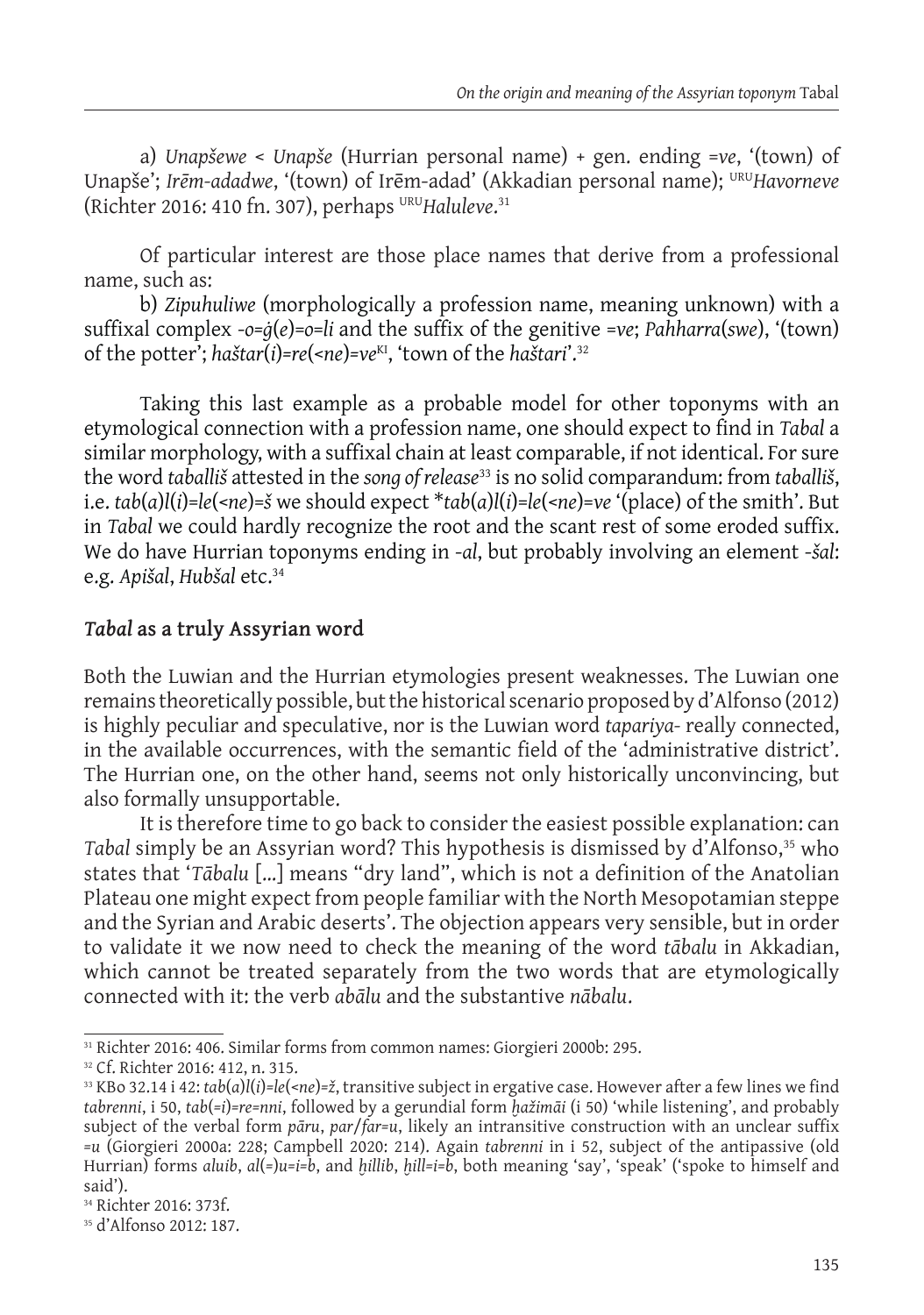The verb *abālu*, not to be confused with *babālu/wabālu* (which corresponds to Hebrew יבל *yabal*), may be a I-א1-2 weak verb, at least judging from the attested forms. Its meaning is 'dry out' and, according to the occurrences attested in the CAD (A, s.v.), it can be said of canals, marshes, and, figuratively, of plants and body parts. Reference to famine and aridity are indeed attested, as for instance in the omen YOS 10, 44:45:36

*appārātum i-ba-la hušahhu ina mātim ibbašši* 'the marshes will dry out and there will be hunger in the land'.

So far, so good. One may very well assume that, if the meaning of the derived nouns had perfectly matching semantics, the observation made by d'Alfonso would be absolutely fitting.

The two derived nouns, however, underwent some semantic changes – which is not an exception in the way semantic fields are organized after derivation – therefore it is necessary to examine their actual contextual meaning, too.

The formations are very much parallel. *Nābalu* is a *nāprasu*-build (which is pretty rare in Akkadian) while *tābalu* is a (very standard) *tāprasu-*build.

*Nābalu* means 'dry land'. In some of its occurrences, a connection with the semantic fields of drought and aridity does exist. Consider for instance TCL 3 ii 84.37

*ālānišunu umaššeruma ina na-ba-li ašar ṣumāmi madbariš innabtu* 'They left their cities and fled to the *n.*, a place of thirst into the desert'.

The occurrences that present this meaning are, however, few (cf. CAD N, s.v.). More often it simply means 'land' as opposed to 'water', or 'mainland', or 'river bank'. In these cases, there is no connotation of aridity. One may consider the triadic distinction in Asb. 8 i 69:<sup>38</sup>

*šarrāni ša ahi tâmti qabal tâmti u na-ba-li* 'kings of the seashore, of the islands, and of the mainland'.

Coming to the meaning of *tābalu*, the situation is even more interesting. The occurrences seem to have only the meaning 'land' as opposed to a body of water, without any connotation of 'aridity' or 'drought'. It can be generally opposed to any body of water, as in the Dreambook (330 rev. ii 57):<sup>39</sup>

*ina nāri mê u ta-ba-li* 'in a canal/river, in water or on the land'.

<sup>38</sup> Egyptian campaign by Assurbanipal, now published as RINAP 5.11 i 69.

<sup>36</sup>Winitzer 2017: 353.

<sup>37</sup> Sargon II, 8th campaign. Based on the reconstruction by Zimansky (1990: 15f.), the events take place in the plain of Khoy, in ancient Urartu. Interesting, the area is not a desertic one, so the description given by Sargon must be taken as a literary topos rather than as a proper description of the landscape.

<sup>39</sup> In IM 67692, 131 the opposition is specifically to a channel, and it indicates the bank of the river or channel.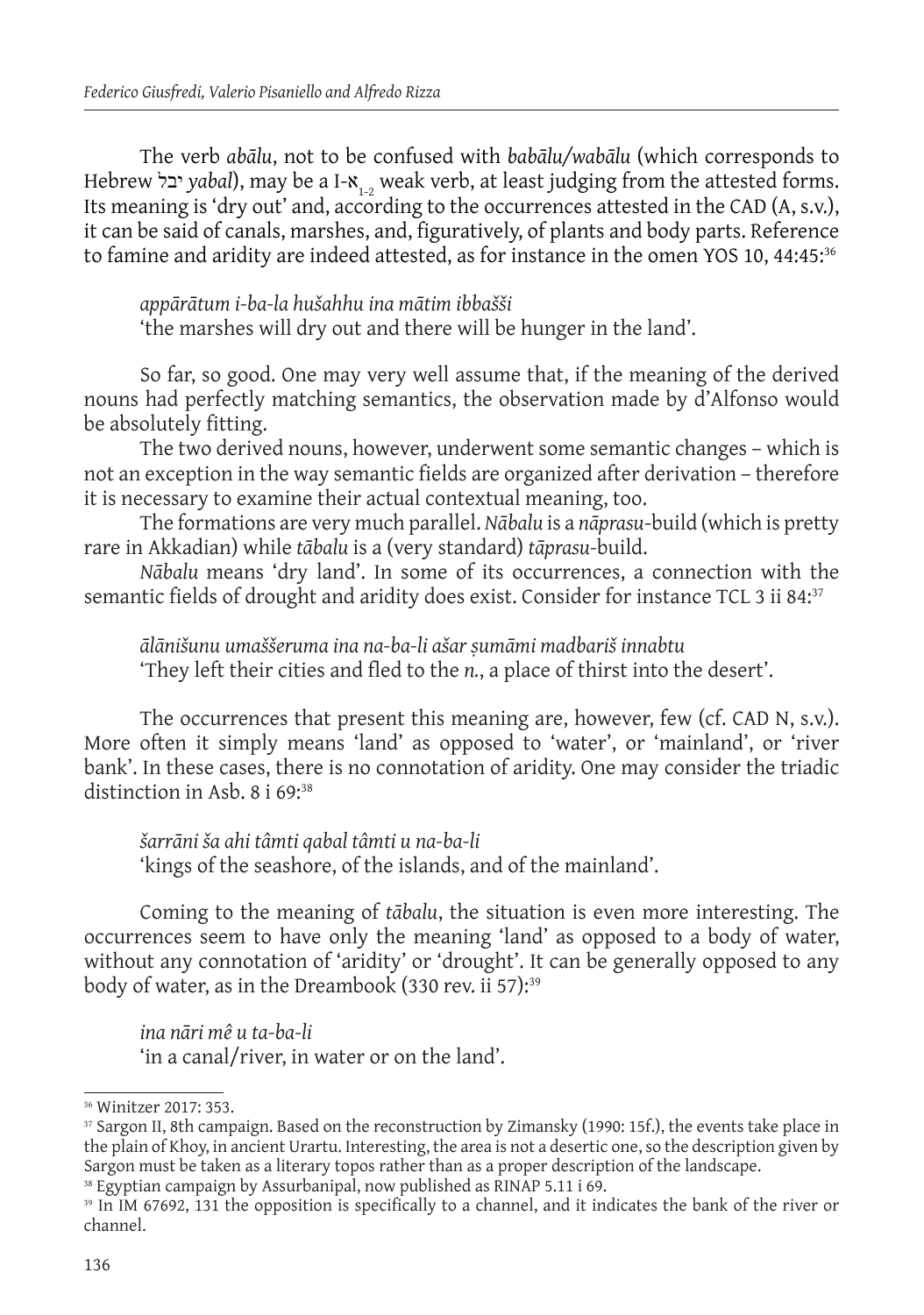The word *tābalu* is also borrowed by other Semitic languages. It occurs in Hebrew and in Aramaic as בתל. In the Hebrew bible, it always indicates the 'inhabited world',40 and the Greek translation is, generally, οἰκουμένη. In Aramaic, we have לבתא in Egyptian Aramaic (e.g. Arsham's letter A6.2), $41$  where it means the shore as opposed to a body of water, and we have בתל in the Qumran Targum to the book of Job (29.3 = Job 37.12), where it indicates the surface of the Earth excluding the sea. The meanings are consistent with those of Akkadian *tābalu*, and no connotation exists as regards 'aridity' or 'drought'.

It seems reasonable to observe that, based on this situation and meanings, there is no need to think that the Assyrians would have used the word *tābalu* to indicate an arid region. As a matter of fact, the word seems to indicate either the 'mainland' (as opposed to the sea or to the islands) or the 'bank' or 'shore' of a body of water. It is therefore necessary to find out if either of these two meanings would have been a fitting description of the first region Shalmaneser III referred to by the name Tabal.

As previously stated, the word seems to be used first by Shalmaneser referring to his campaign of the 22nd year.

### RIMA A.0.102.16 162-16642

In my twenty-second regnal year I crossed the Euphrates for the twenty-second time (and) received tribute from all the kings of the land Hatti. Moving on from the land Hatti I crossed Mount [...]inzini (and) received tribute from the people of the land Melid. I crossed Mount Timur (and) went down to the cities of Tuatti, the Tabalite. I razed, destroyed, (and) burned their cities. (Translation by Grayson)

The trajectory of the campaign is very clear. The Assyrian king is fighting in the Euphrates, moving more or less upstream to the land of Malatya. Here he turns to the West, crosses a mountain that was probably located in the Tahtalı mountain range,<sup>43</sup> and reaches the Kululu-Kayseri area, to which it refers, finally, using the new toponym Tabal. Is it reasonable to hypothesize that he did so in order to call this region 'the Mainland'? We find this unlikely, because he was not coming from a coastal area (as some of his successors will do, moving northwards from Cilicia).

It is, on the other hand, the second possible meaning of the word that appears more promising to us. Would Shalmaneser describe this new political area as a 'Riverbank'? While it is true that none of the main sites in which hieroglyphic inscriptions connected to the Tabal are properly located on the very bank of the river, at least not in a Mesopotamian fashion, the collocation of the core area to which Shalmaneser refers to in his annals generally corresponds to the Southern bank of the Kızılırmak:

41 Porten, Yardeni 1986: 96f.

<sup>40 1</sup> Samuel 2.8; 2 Samuel 22.16; 1 Chronicles 16.30; Job 18.18, 34.13, 37.12; Psalm 9.8, 18.15, 19.4, 24.1; 33.8, 50.12, 77.18, 89.11, 90.2, 93.1, 96.10-13, 97.4, 98.7-9; Proverbs 8.26-31; Isaiah 13.11, 14.17, 14.21, 18.3, 24.4, 26.9, 26.18, 27.6, 34.1; Jeremiah 10.12, 51.15; Lamentations 4.1; Nahum 1.5.

<sup>42</sup> Text and translation in Grayson 1996: 79.

<sup>&</sup>lt;sup>43</sup> The Timur mountain mentioned here has no connection with the city of Timur in the land of Que in Cilicia, cf. Yamada 2000: fn. 488.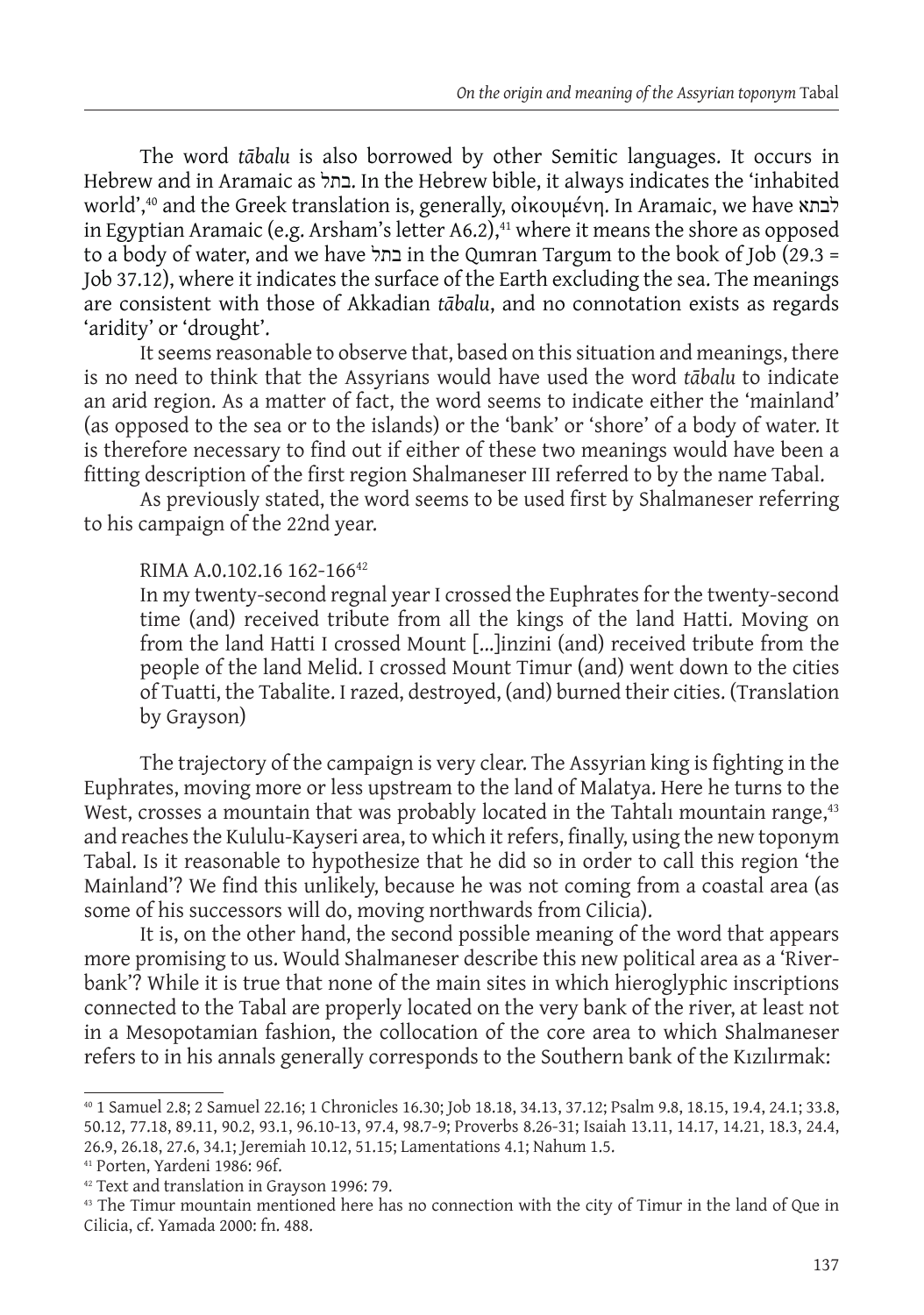

Figure 1. Tabal proper, detail from Bryce 2013: 140, Map 4.

The sites in the small map, a detail from the one by Bryce, $44$  are: 1. Kululu, 2. Sultanhan, 3. Kayseri, 4. Bohça and 5. Topada. Because the river represents a very typical and topical symbolic 'boundary' in the Mesopotamian traditions,<sup>45</sup> and because the proper crossing of the Kızılırmak would not occur until later in the Assyrian history,<sup>46</sup> it appears reasonable to think that the region would have been labelled by the Assyrians, due to this geographical feature, as 'the River-Bank'.

The later extension of this very designation to further zones as described by d'Alfonso<sup>47</sup> may have simply depended on the political expansion of the main power(s) of the area and, in a parallel fashion, on the intensification of the Assyrian activities in the Anatolian interface regions during the mature phases of the imperial history.

## **Conclusion**

In this paper, we reviewed the proposals to analyze the Assyrian toponym Tabal as a loan from a language different to Akkadian, and we tried to show that a Luwian etymology, while formally possible and sociolinguistically conceivable, is not based on solid contextual evidence, while a Hurrian one is both formally and historically undefendable. We also reviewed the traditional coupling of the word Tabal with other designation in Biblical and classical sources, generally confirming the results by Simon.<sup>48</sup> Finally, we attempted to provide an explanation, according to which Tabal would in fact be a genuine Akkadian word, with the meaning 'river-bank', and it would have been used by Shalmaneser to indicate the area close to the bank of the Kızılırmak he reached after arriving in Anatolia from Melid, crossing the Tahtalı range in the 22nd year of his reign. This hypothesis remains, admittedly, speculative, but it seems to us that it is linguistically, historically, and geographically fitter than the other explanations offered in the literature.

<sup>44</sup> Bryce 2012: 140, map 4.

<sup>45</sup> I wish to thank Mary Bachvarova (*pers. comm.*) for pointing out to me the relevance, in this scenario, of the symbolic value of the body of water as a boundary.

<sup>46</sup> Bryce 2012: 238-240.

<sup>47</sup> d'Alfonso 2012: 186f.

<sup>48</sup> Simon 2012; *idem* 2014.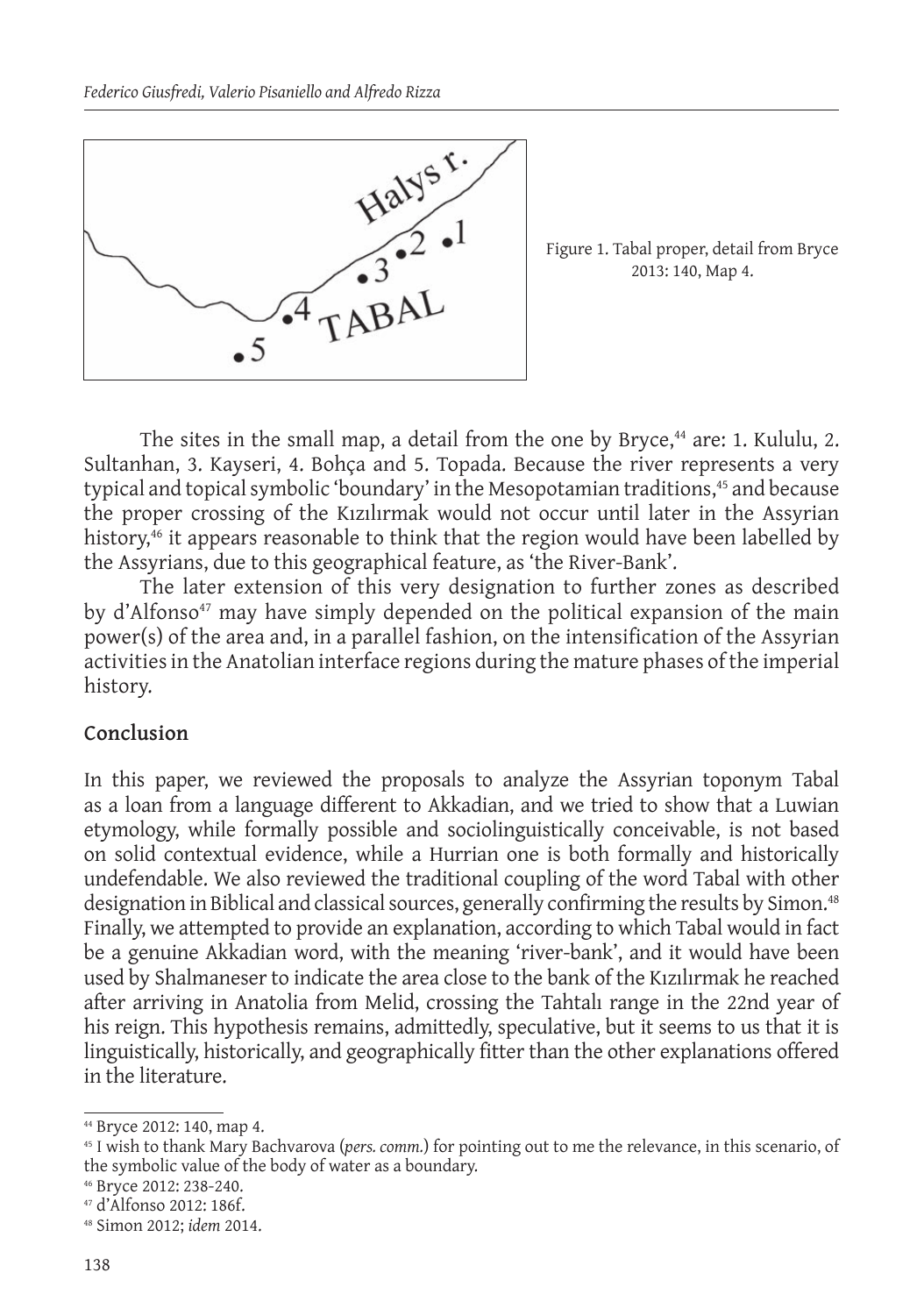# **Acknowledgements**

Sections '*Tabal* and the Τιβαρηνοί' and 'A possible Luwian etymology' were authored by Valerio Pisaniello; section '*Tabal* and Hurrian' was authored by Alfredo Rizza; Federico Giusfredi authored the remaining sections. Abbreviations are those of the *Reallexikon der Assyriologie* und *Vorderasiatischen Archäologie*. Federico Giusfredi and Valerio Pisaniello's research is part of the project PALaC, that has received funding from the European Research Council (ERC) under the European Union's Horizon 2020 Research and Innovation Programme (Grant Agreement no. 757299).

**Federico Giusfredi** *University of Verona Viale dell'Università 4, 37129, Verona, Italy* federico.giusfredi@univr.it **Valerio Pisaniello** *University of Verona Viale dell'Università 4, 37129, Verona, Italy* valerio.pisaniello@univr.it

**Alfredo Rizza** *University of Verona Viale dell'Università 4, 37129, Verona, Italy* alfredo.rizza@univr.it

# **Bibliography**

- Aro, S. 1998. *Tabal. Zur Geschichte und Kultur des zentralanatolischen Hochplateaus von 1200 bis 600 v. Chr.* Ph.D. dissertation, Universität Helsinki.
- Bolatti Guzzo, N., Taracha, P. (eds) 2019. *'And I Knew Twelve Languages'. A Tribute to Massimo Poetto on the Occasion of His 70th Birthday*. Warsaw.
- Bryce, T. 2012. *The World of the Neo-Hittite Kingdoms*. Oxford New York.
- Campbell, D. 2020. Hurrian, in Hasselbach-Ande 2020: 203-219.
- d'Alfonso, L. 2012. Tabal. An out-group definition in the first millennium BC, in Lanfranchi *et al*. 2012: 173-194.
- Del Monte, G.F., Tischler, J. 1978. *Répertoire Géographique des Textes Cunéiformes. Band 6. Die Orts- und Gewässernamen der hethitischen Texte* (TAVO B 7). Wiesbaden.
- Giorgieri, M. 2000a. Schizzo grammaticale della lingua hurrica. *La Parola del Passato* 55: 171-277.

Giorgieri, M. 2000b. L'onomastica hurrita. *La Parola del Passato* 55: 278-295.

- Grayson, A.K. 1996. *Assyrian Rulers of the Early First Millennium BC II (858-745 BC)* (RIMA 3). Toronto.
- Hasselbach-Ande, R. (ed.) 2020. *A Companion to Ancient Near Eastern Languages*. Hoboken.
- Hawkins, J.D. 2000. *Corpus of Hieroglyphic Luwian Inscriptions,* vol. I. *Inscriptions of the Iron Age* (Studies in Indo-European Language and Culture 8). Berlin – New York.
- Hoffner, H.A. 1998. *Hittite Myths. Second Edition* (WAW 2). Atlanta.
- Lanfranchi, G.B., Morandi Bonacossi, D., Pappi, C., Ponchia, S. (eds) 2012. *Leggo! Studies Presented to Frederick Mario Fales on the Occasion of His 65th Birthday* (LAOS 2). Wiesbaden.
- Melchert, H.C. 1993. *Cuneiform Luvian Lexicon* (Lexica Anatolica 2). Chapel Hill.
- Porten, B., Yardeni, A. 1986. *Textbook of Aramaic Documents from Ancient Egypt*, vol. 1. Winona Lake.
- Richter, Th. 2016. *Vorarbeiten zu einem hurritischen Namenbuch*. *Erster Teil: Personennamen altbabylonischer Überlieferung vom Mittleren Euphrat und aus dem nördlichen Mesopotamien*. Wiesbaden.
- Rieken, E., Yakubovich, I. 2010. The new values of Luwian signs L 319 and L 172, in Singer 2010: 199-219.
- Simon, Zs. 2012. Where is the land of Sura of the Hieroglyphic Luwian inscription KARKAMIŠ A4b and why were Cappadocians called Syrians by Greeks? *AoF* 39: 167-180.
- Simon, Zs. 2014. Tabal und die Tibarener. *AoF* 41: 125-134.
- Singer, I. (ed.) 2010. Ipamati kistamati pari tumatimis. *Luwian and Hittite Studies Presented to J. David Hawkins on the Occasion of his 70th Birthday*. Tel Aviv.
- Starke, F. 2019. Zu Ansatz, Lautung und Herkunft einiger luwischer Ländernamen des 12.-8. Jh., in Bolatti Guzzo, Taracha 2019: 610-660.